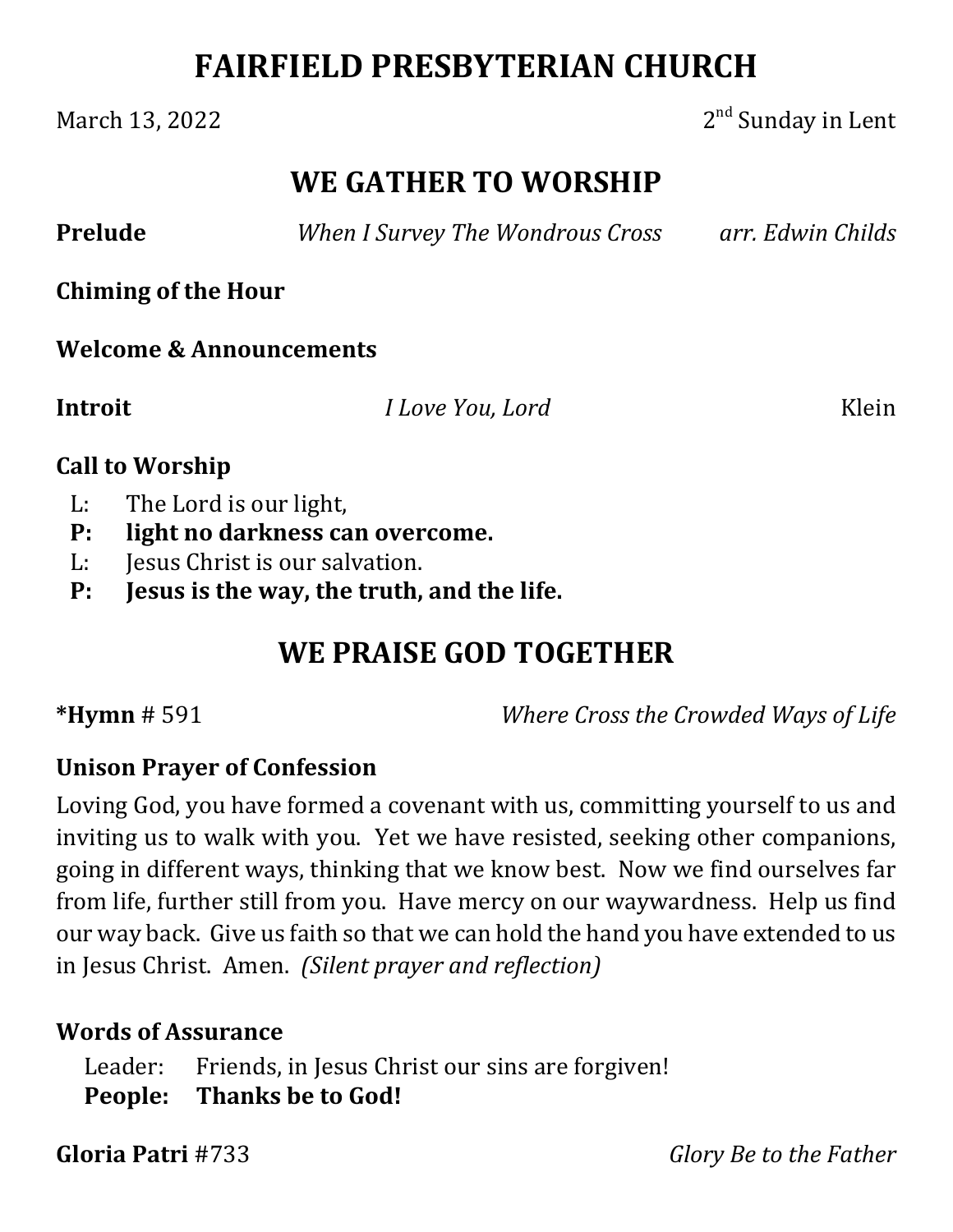### **Psalter Reading** Psalm 27

- L: The Lord is my light and my salvation; whom then shall I fear? The Lord is the stronghold of my life; of whom shall I be afraid?
- **P: When evildoers came upon me to eat up my flesh, it was they, my foes and adversaries, who stumbled and fell.**
- L: Though an army encamp against me, yet my heart shall not be afraid;
- **P: and though war should rise up against me, yet will I put my trust in the Lord.**
- L: One thing have I asked of the Lord; one thing I seek; that I may dwell in the house of the Lord all the days of my life;
- **P: to behold the fair beauty of the Lord, to seek God in the temple.**
- L: For on the day of trouble the Lord shall shelter me in safety; the Lord shall hide me in the secrecy of the holy place and set me high upon a rock.
- **P: Even now the Lord lifts up my head, above my enemies round about me.**
- L: Therefore I will offer in the holy place an oblation with sounds of great gladness; I will sing and make music to the Lord.
- **P: Hearken to my voice, O Lord, when I call; have mercy on me and answer me.**
- L: You speak in my heart and say, "Seek my face." Your face, Lord, will I seek.
- **P: Hide not your face from me, nor turn away your servant in displeasure.**
- L: You have been my helper; cast me not away; do not forsake me, O God of my salvation.
- **P: Though my father and mother forsake me, the Lord will sustain me.**
- L: Show me your way, O Lord; lead me on a level path, because of my enemies.
- **P: Deliver me not into the hand of my adversaries, for false witnesses have risen up against me, and also those who speak malice.**
- L: What if I had not believed that I should see the goodness of the Lord in the